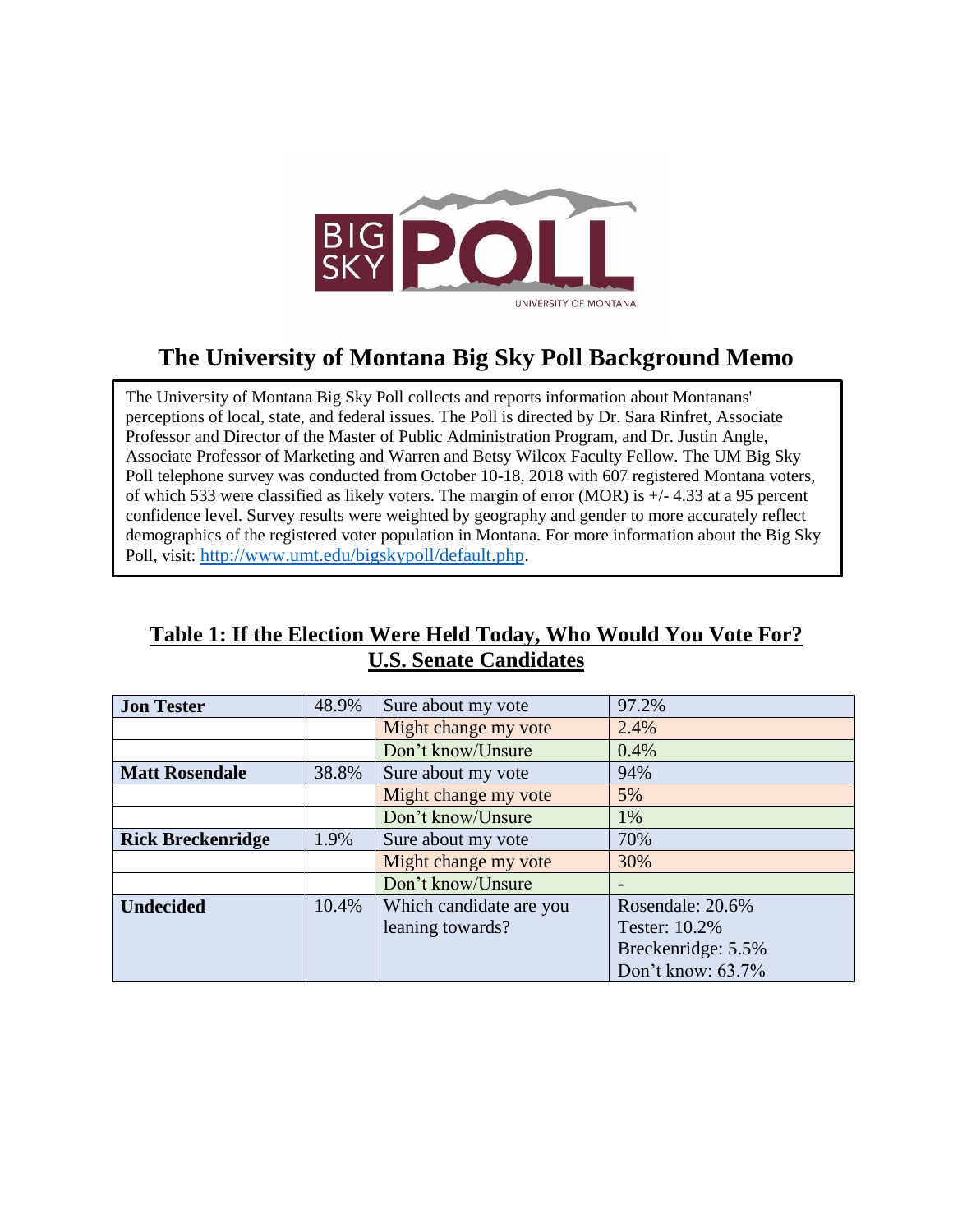### **Table 2: If the Election Were Held Today, Who Would You Vote For? U.S. Senate Candidates by Demographic**

|                                    | <b>Female</b> | <b>Male</b> | <b>Urban</b> | <b>Rural</b> | Dem. | Repub. | Indep. |
|------------------------------------|---------------|-------------|--------------|--------------|------|--------|--------|
| <b>Jon Tester</b>                  | 54%           | 45%         | 58%          | 36%          | 99%  | 9%     | 49%    |
| <b>Matt Rosendale</b>              | 33%           | 45%         | 30%          | 51%          | 0%   | 81%    | 33%    |
| <b>Rick</b><br><b>Breckenridge</b> | $1\%$         | 3%          | 2%           | 2%           | 0%   | 1%     | 4%     |
| <b>Unsure</b>                      | 12%           | 8%          | 10%          | 11%          | 1%   | 9%     | 15%    |

#### **Table 2 Cont'd., Education Level**

|                       | <b>Some</b> | <b>High</b> | <b>Some</b> | <b>Associate</b> | <b>Bachelor</b> | Post  | <b>Other</b> |
|-----------------------|-------------|-------------|-------------|------------------|-----------------|-------|--------------|
|                       | high-       | school/     | college     | <b>Degree</b>    | <b>Degree</b>   | Bacc. |              |
|                       | school      | <b>GED</b>  |             |                  |                 |       |              |
| <b>Jon Tester</b>     | 40%         | 44%         | 42%         | 26%              | 53%             | 66%   | 0%           |
| <b>Matt Rosendale</b> | 40%         | 46%         | 47%         | 54%              | 37%             | 24%   | 33%          |
|                       |             |             |             |                  |                 |       |              |
| <b>Rick</b>           | 0%          | 1%          | 4%          | 4%               | 2%              | 1%    | 0%           |
| <b>Breckenridge</b>   |             |             |             |                  |                 |       |              |
| <b>Unsure</b>         | 20%         | 9%          | 8%          | 15%              | 9%              | 9%    | 67%          |
|                       |             |             |             |                  |                 |       |              |

#### **Table 2 Cont'd., Age**

|                                    | 18-26 | $27 - 46$ | $47 - 66$ | 67 or<br>older |
|------------------------------------|-------|-----------|-----------|----------------|
| <b>Jon Tester</b>                  | 47%   | 57%       | 46%       | 48%            |
| <b>Matt Rosendale</b>              | 47%   | 30%       | 44%       | 38%            |
| <b>Rick</b><br><b>Breckenridge</b> | $0\%$ | 2%        | 2%        | 2%             |
| <b>Unsure</b>                      | 5%    | 11%       | 9%        | 12%            |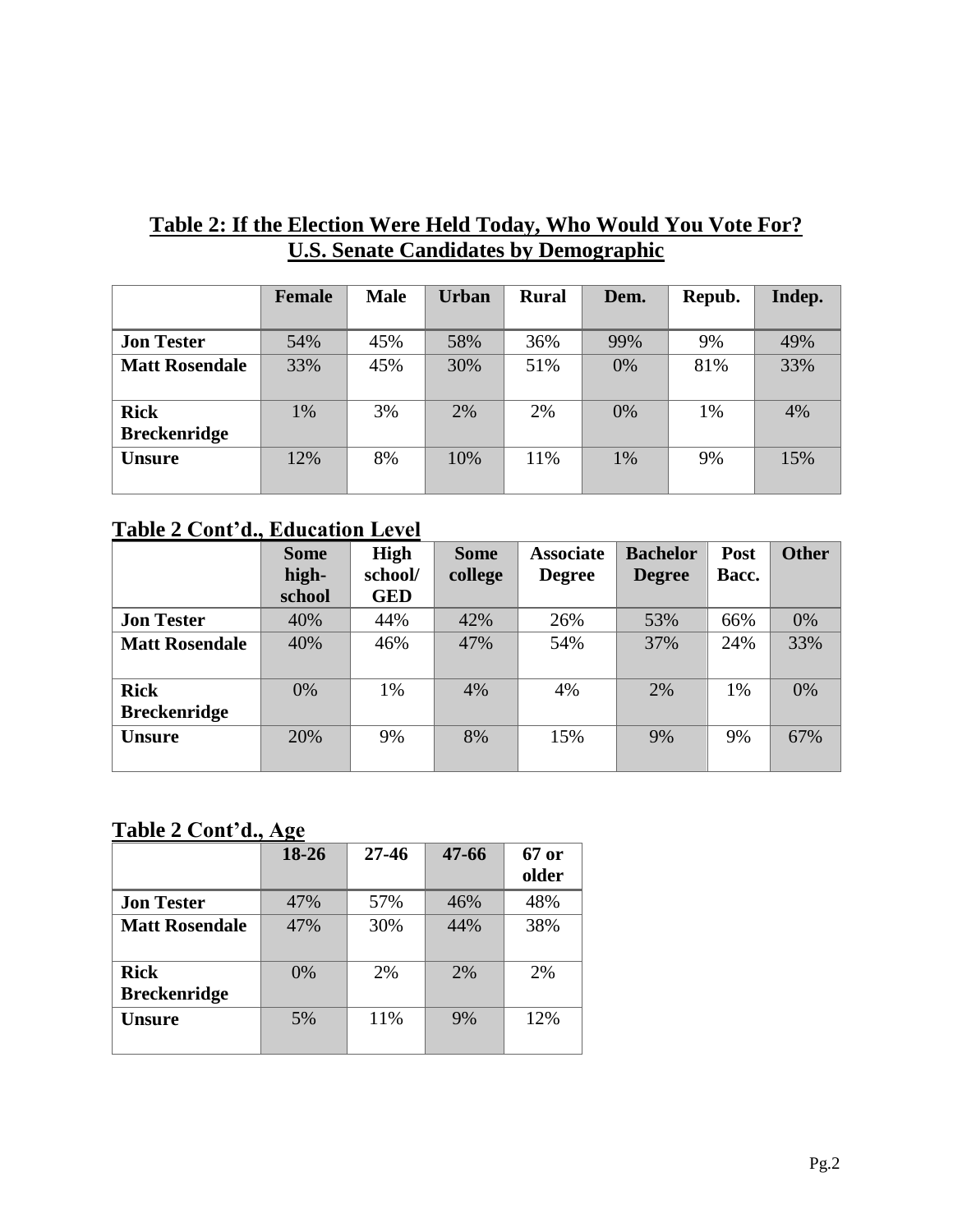| Table 3: If the Election Were Held Today, Who Would You Vote For? |  |
|-------------------------------------------------------------------|--|
| <b>U.S. House of Representatives</b>                              |  |

| <b>Kathleen Williams</b> | 45.8% | Sure about my vote      | 94%                      |
|--------------------------|-------|-------------------------|--------------------------|
|                          |       | Might change my vote    | 5.1%                     |
|                          |       | Don't know/Unsure       | 0.9%                     |
| <b>Greg Gianforte</b>    | 45.3% | Sure about my vote      | 92.7%                    |
|                          |       | Might change my vote    | 6.5%                     |
|                          |       | Don't know/Unsure       | 0.9%                     |
| <b>Elinor Swanson</b>    | 1.8%  | Sure about my vote      | 55.6%                    |
|                          |       | Might change my vote    | 44.4%                    |
|                          |       | Don't know/Unsure       | $\overline{\phantom{0}}$ |
| <b>Undecided</b>         | 7.1%  | Which candidate are you | Williams: 16.6%          |
|                          |       | leaning towards?        | Gianforte: 2.5%          |
|                          |       |                         | Swanson: 2.4%            |
|                          |       |                         | Don't know: 78.4%        |

## **Table 4: If the Election Were Held Today, Who Would You Vote For? U.S. House of Representatives by Demographic**

|                             | <b>Female</b> | <b>Male</b> | <b>Urban</b> | <b>Rural</b> | Dem. | Repub. | Indep. |
|-----------------------------|---------------|-------------|--------------|--------------|------|--------|--------|
| Kathleen<br><b>Williams</b> | 51%           | 42%         | 54%          | 34%          | 97%  | 7%     | 44%    |
| <b>Greg Gianforte</b>       | 38%           | 53%         | 36%          | 59%          | 1%   | 90%    | 41%    |
| <b>Elinor Swanson</b>       | 2%            | 2%          | 3%           | 1%           | 1%   | 0%     | 5%     |
| <b>Unsure</b>               | 9%            | 3%          | 7%           | 7%           | 1%   | 3%     | 10%    |

### **Table 4 Cont'd., Education Level**

|                       | <b>Some</b><br>high-<br>school | <b>High</b><br>school/<br><b>GED</b> | <b>Some</b><br>college | <b>Associate</b><br><b>Degree</b> | <b>Bachelor</b><br><b>Degree</b> | <b>Post</b><br>Bacc. | <b>Other</b> |
|-----------------------|--------------------------------|--------------------------------------|------------------------|-----------------------------------|----------------------------------|----------------------|--------------|
| <b>Kathleen</b>       | 40%                            | 44%                                  | 33%                    | 22%                               | 52%                              | 62%                  | 0%           |
| <b>Williams</b>       |                                |                                      |                        |                                   |                                  |                      |              |
| <b>Greg Gianforte</b> | 40%                            | 51%                                  | 54%                    | 62%                               | 41\%                             | 32%                  | 67%          |